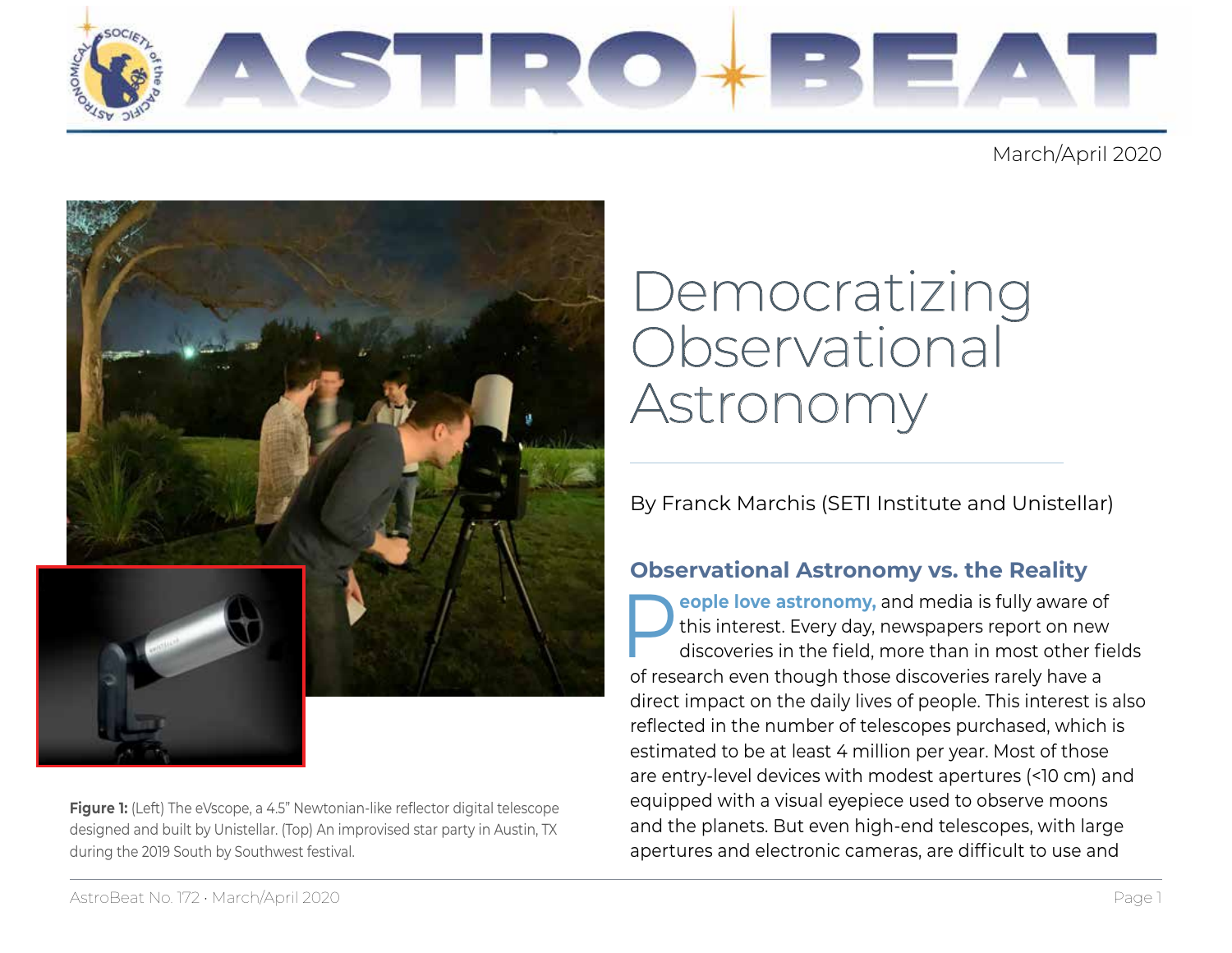

**Figure. 2.** [top] Five unique features of the eVscope. [bottom] Design of the eVscope.

can't provide a visual experience as beautiful as the images the public sees in the media, which means that people are missing the truly awe-inspiring colors and details of many deep-space objects. Most ordinary telescopes are also difficult to use, and require users to be skilled at proper setup and alignment. Most people live in cities or suburbs where the night sky is hidden by ambient light, which severely limits the number of targets visible with a classical telescope to 10-11th magnitude with a 4.5" (11.4 cm) telescope. Finally, because of their complexity and the aridity of the experience they provide, the use of those telescopes remains a lonely activity, with few opportunities -if any- to engage with friends

and family members. Consequently, most buyers quickly grow disappointed at what they see through their telescopes and wind up moving them into the basement, where they gather dust.

# **The eVscope and its Potential**

 $\overline{\mathbf{I}}$ **'d like to share with you** a new innovation that can address these issues and help democratize observational astronomy. Unistellar proposes to reinvent popular astronomy with its Enhanced Vision Telescope (eVscope), a compact massmarket digital device. The company's primary goal is to make observational astronomy far more fun, exciting, and easy to do than it is today, while fostering a strong, growing interest in astronomical research and citizen science. I officially joined the company in 2017, bringing my expertise in astronomy and instrumentation and a partnership with the SETI Institute, a scientific institution located in the Bay Area, CA.

The eVscope is equipped with a sensor located at the prime focus of the telescope (Figs. 1-2). The sensor is a CMOS\* low-light bayer\* matrix detector (\*see Glossary at the end). Because of its low noise, it permits the recording of multiple frames during a given period of time without altering the image quality. An onboard computer stacks and processes those frames as they are taken, to produce an improved image that is projected in real time through the eyepiece. The projection system consists of an OLED\* display of extremely high contrast plus an optical setup designed to mimic observations of the dark sky, providing the same experience and comfort as a classical eyepiece.

The eVscope keeps amazing us with its sensitivity, allowing us to image fainter and fainter objects in the sky. From even San Francisco, we can detect stars up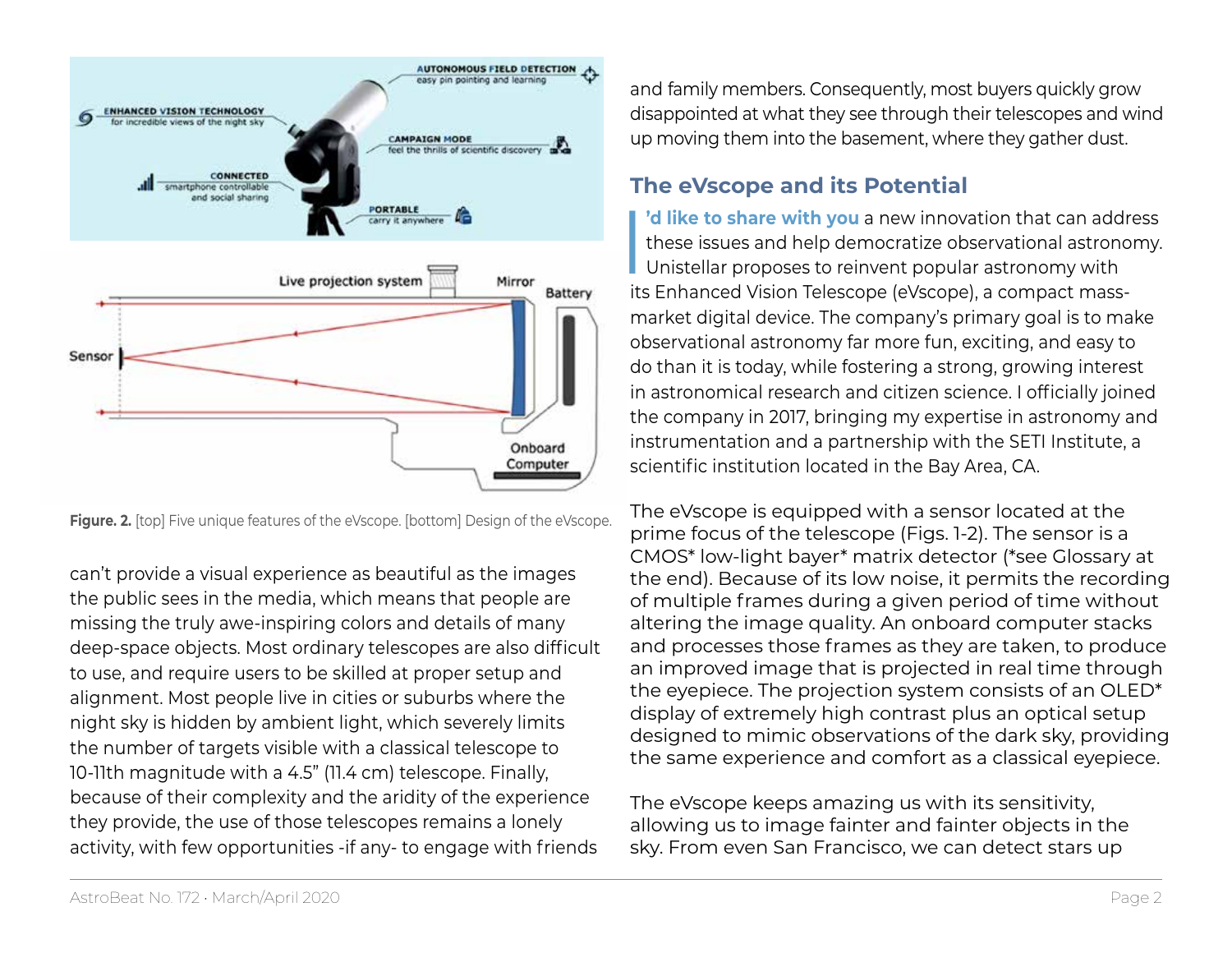

**Figure 3.** Observation of the Eagle Nebula with a classical telescope and with the eVscope.

to magnitude 15.1 (so 200,000 times fainter than stars typically visible from cities) using this algorithm with a few minutes of exposure time. This means that eVscope users can observe more than 5,000 asteroids, and more than 10,000 deep-sky objects every night from their backyard, benefiting from almost the same real-time experience as direct observations, combined with almost the same visual intensity as astrophotography images.

The eVscope is equipped with **Autonomous Field Detection (AFD),** an algorithm that uses an internal database of coordinates of several million stars to accurately pinpoint the telescope onto a target. The database includes coordinates and data for numerous celestial objects including the large planets, Messier Objects, and around ~2000 NGC\* targets, as well as ~5,000 small Solar System bodies (described further in a recent paper: Marchis et al. 2020). The number of targets available in our database will increase regularly, and

it's always possible to point the telescope directly using celestial coordinates.

**Enhanced Vision** is a proprietary algorithm that stacks and displays in real time the images received from this sensor and executes signal processing to produce extremely sharp, detailed images of even faint astronomical objects -- even from cities. The resulting image is projected in real time into the telescope's eyepiece. This technology mimics the light-gathering capability of significantly larger reflector telescopes used for years by professional astronomers. Fig. 3 compares observations of the Eagle Nebula (M16) with both a classical telescope and an eVscope after a few tens of seconds of Enhanced Vision. The gain in signal is dramatic, and the structures and the colors of the nebula are obvious in the eyepiece.

After a successful Kickstarter campaign at the end of 2017, we have designed a commercial version of the eVscope which is now being manufactured. We have shipped almost 1,000 units to our backers, and we are delighted to see pictures posted on the web taken by them. We are about to create the largest network of citizen astronomers.

# **Become a Citizen Astronomer**

**There is much to be gained** from continuous<br>observations of the night sky using telescope<br>around the globe, and by coordinating observed observations of the night sky using telescopes spread around the globe, and by coordinating observations and sending alerts to users in order to study faint objects like comets or supernovae. Several groups of amateur and professional astronomers, including the International Occultation Timing Association (IOTA), American Association of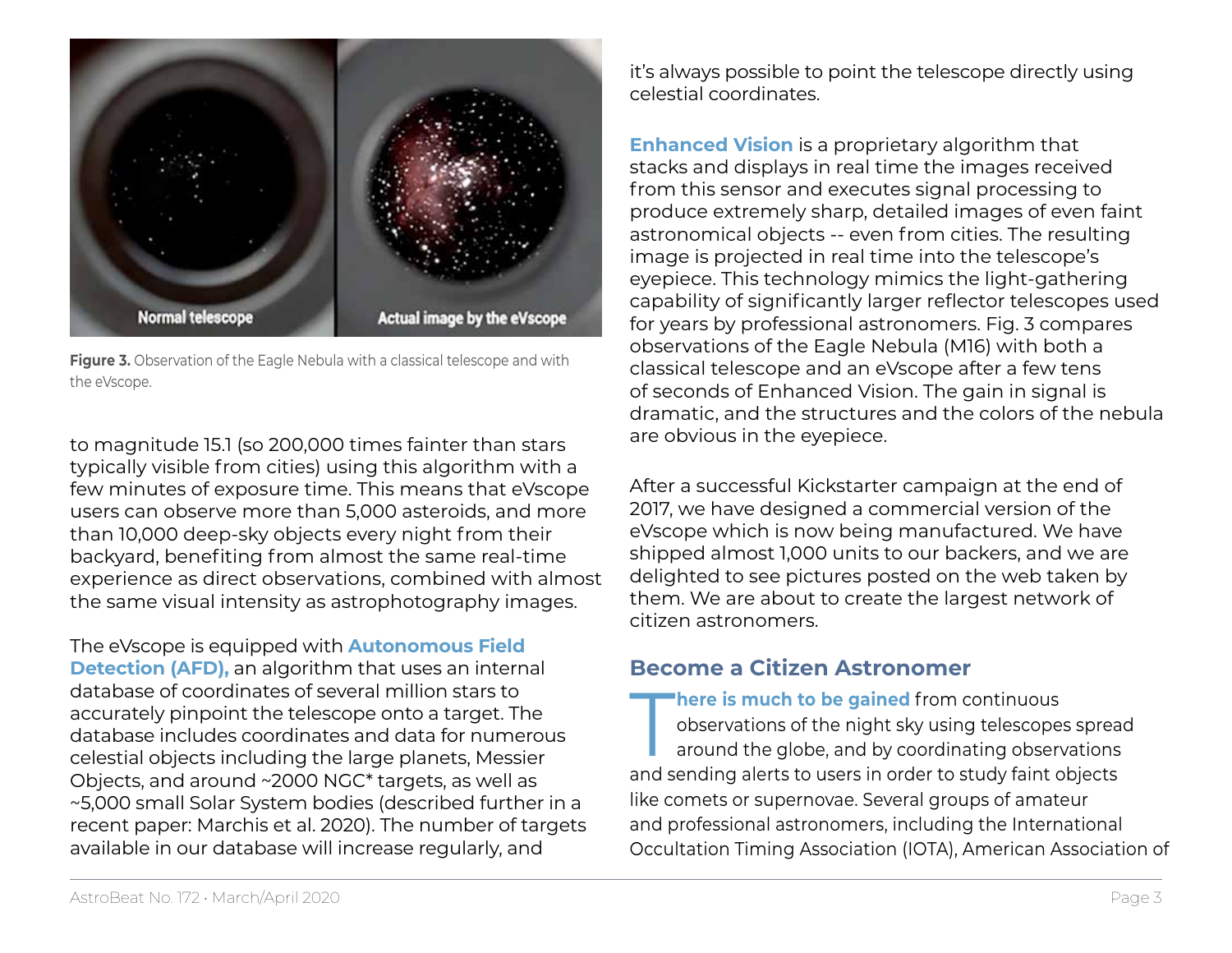Variable Star Observers (AAVSO) and others, have understood for decades the value of those astronomy networks and collaborative efforts including citizen scientists.

In partnership with the SETI Institute, my team is working on developing the scientific contribution of the Unistellar network for professional astronomy research. We are building several collaborative projects with schools, museums, and community colleges, as well as non-profit organizations dedicated to astronomy like the ASP, to enhance the impact of the eVscope in astronomy and expand its potential.



**Figure 4.** Campaign mode is a partnership between professional and amateur astronomers to study transient events.

We envision that any owner of an eVscope will be able to receive notifications on their smartphone of transient events visible in the sky, such as comets, supernovae, asteroid flybys, occultations, and more. Professional astronomers will request observations through the eVscope network as a campaign.

• If this campaign's transient event is predicted a few days/weeks ahead of time (e.g. an occultation) and eVscope owners are able to accept the request

coming from the SETI Institute, they will get instructions on the way to conduct the observations (location, time, sky quality), and regular updates from the astronomers leading the campaign.

• If the event happens while observing (e.g. a small asteroid flyby), the telescope will interrupt the observations and automatically point to the correct field-of-view to record data.

The data will be sent to the SETI/Unistellar server, where it will be processed and analyzed by astronomers, and then return to the observer a report. This will allow communities of amateur and professional astronomers to work together to monitor and characterize transient events, combining the few observations taken with 8-10m class telescopes with the large number of observations collected with the eVscope network.

# **First Scientific Results**

**Today, we are running a pilot program** based on this<br>vision that is relevant to NASA, the NSF (National<br>Science Foundation), and other scientific institutions vision that is relevant to NASA, the NSF (National Science Foundation), and other scientific institutions around the world, and already have collected significant scientific results.

In **Planetary Defense,** our software can detect the passage of potentially hazardous objects (PHOs) reported in professional databases (MPC\*, ESA\*, JPL-NEOS \*), and warn our users very quickly so they can collect data. This could be used to:

- Confirm the detection of PHOs (averages about 1 event per week).
- Derive the orbits of near-earth asteroids and the potential impact zone of PHOs.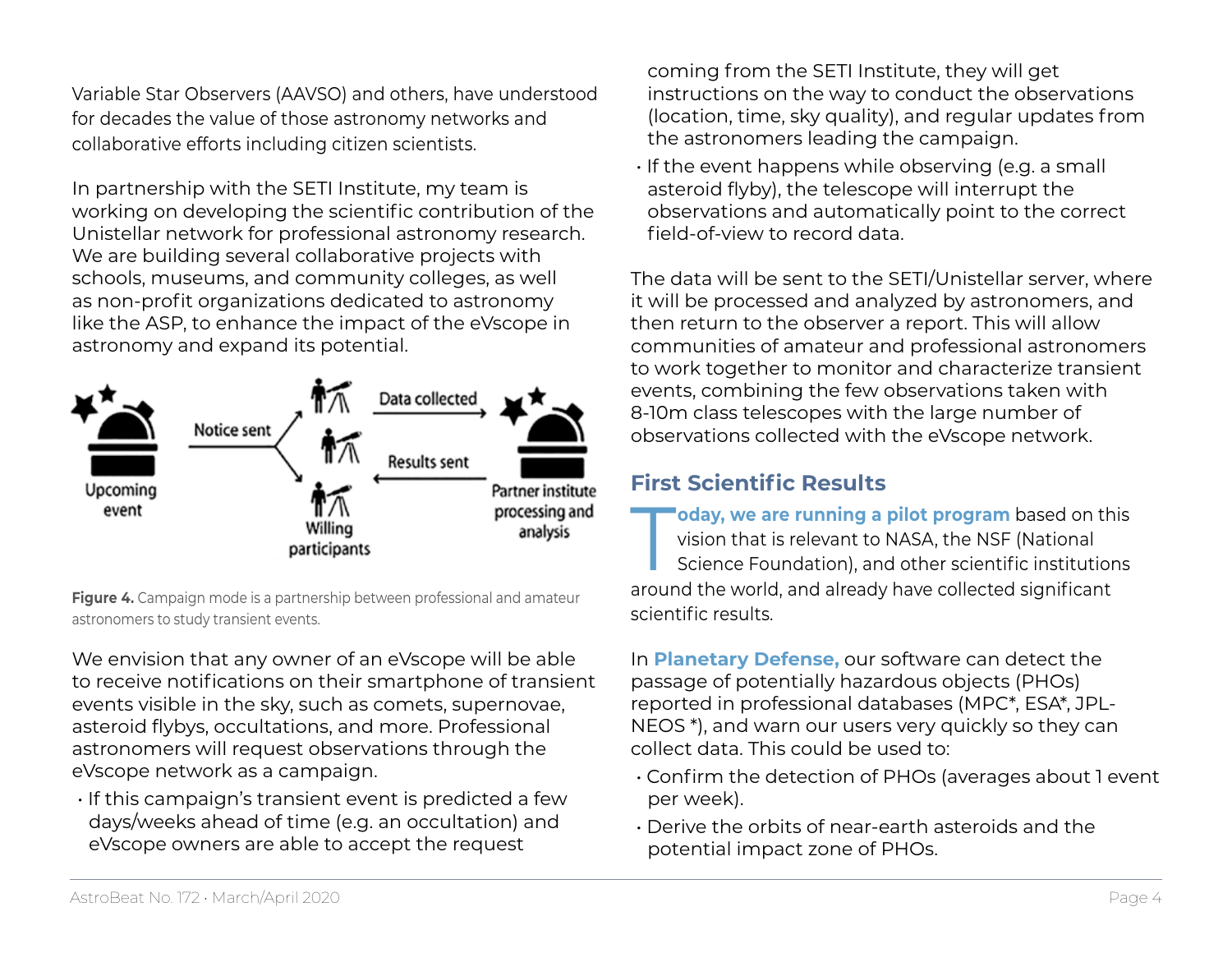

**Figure 5.** [Left] Stacked observations of 1999 KW4 (straight line at 3 o'clock on the image) observed over eight minutes on June 5, 2018 from San Francisco, CA. [Right] Observation of Echeclus on Dec 9, 2017 shortly after an outburst event had been announced. The AFD algorithm identified the Centaur asteroid.

**Asteroid Occultations** have been getting a lot of attention recently since the Gaia mission allows astronomers to precisely derive the location of the path of an occultation.

Our calculation shows that 40 asteroid occultations involving bright stars (visual magnitude < 11.2) are observable each day on Earth, but most of them are missed. Our network of eVscopes observing asteroids (Fig. 6) could be a helpful contribution to:

- Derive the shape, size, and multiplicity by occultation (in collaboration with IOTA and Euraster \*).
- Support future NASA missions toward asteroids. Our team has for instance detected the first and only occultation by the asteroid Orus from the country of Oman in September 2019 (Marchis et al. 2019).

**Exoplanets—** What about becoming an exoplanet hunter? That's possible with our eVscope and quite





**Figure 6:** Occultation of (80) Sappho observed with the eVscope from San Francisco, CA and comparison between one of the shape models of the asteroid derived from lightcurve observations, like pictured at the top. From this type of observation, we can refine the shape, detect moons in orbit around the asteroid, and derive its volume and density.

useful. A network of small telescopes can crucially aid transiting exoplanet missions (e.g., to-be-launched JWST\* and ARIEL\*, and future conceptual missions like LUVOIR\* or HABEX\*) by providing up-to-date and accurate transit trajectory data of planets discovered with surveys like TESS\*, and the future PLATO\*. We have demonstrated the potential of a unique eVscope to detect transit of a Jupiter-size exoplanet in orbit around a sun-like star (Fig. 7). A robust program with our network will be able to help with: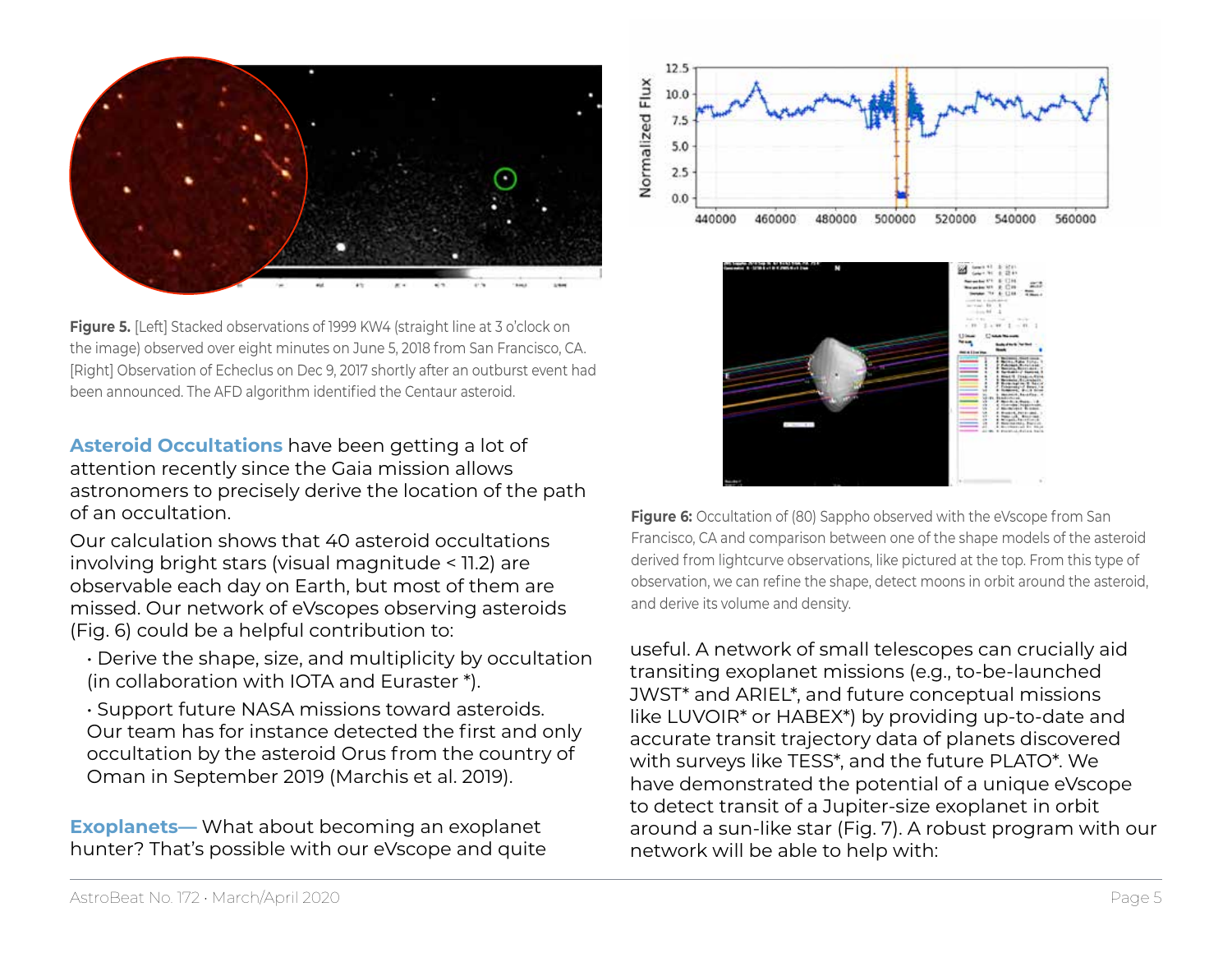

**Figure 7:** Transit observed with the eVscope prototypes in August 2018 (HD 209458b)). Despite the suburban observing conditions for the WASP-43b data and the faintness of the star (V=12.4), the transit of the exoplanet was detected. (source: Zellem et . 2020)

- Follow-ups of TESS (and later PLATO) discoveries
- Characterization of the orbits, TTV\*, rings, and moons

The next step for us is to develop and support citizen science activity at Unistellar. To this purpose we need to design the tools in the app and the eVscope software which will allow citizen astronomers to contribute easily to scientific campaigns. We are currently running several pilot programs for occultations and exoplanet transits which are described in our blog on the Cosmic Diary [\(http://cosmicdiary.org/\)](http://cosmicdiary.org/).



Francisco with the eVscope. This comet is expected to be visible to the naked eye by the end of May, but eVscope users can already observe it from their backyard even in the middle of large cities.

And of course there is more science that can be done with this powerful network of identical telescopes. Additional science investigations related to transient events can be conducted with our eVscope network.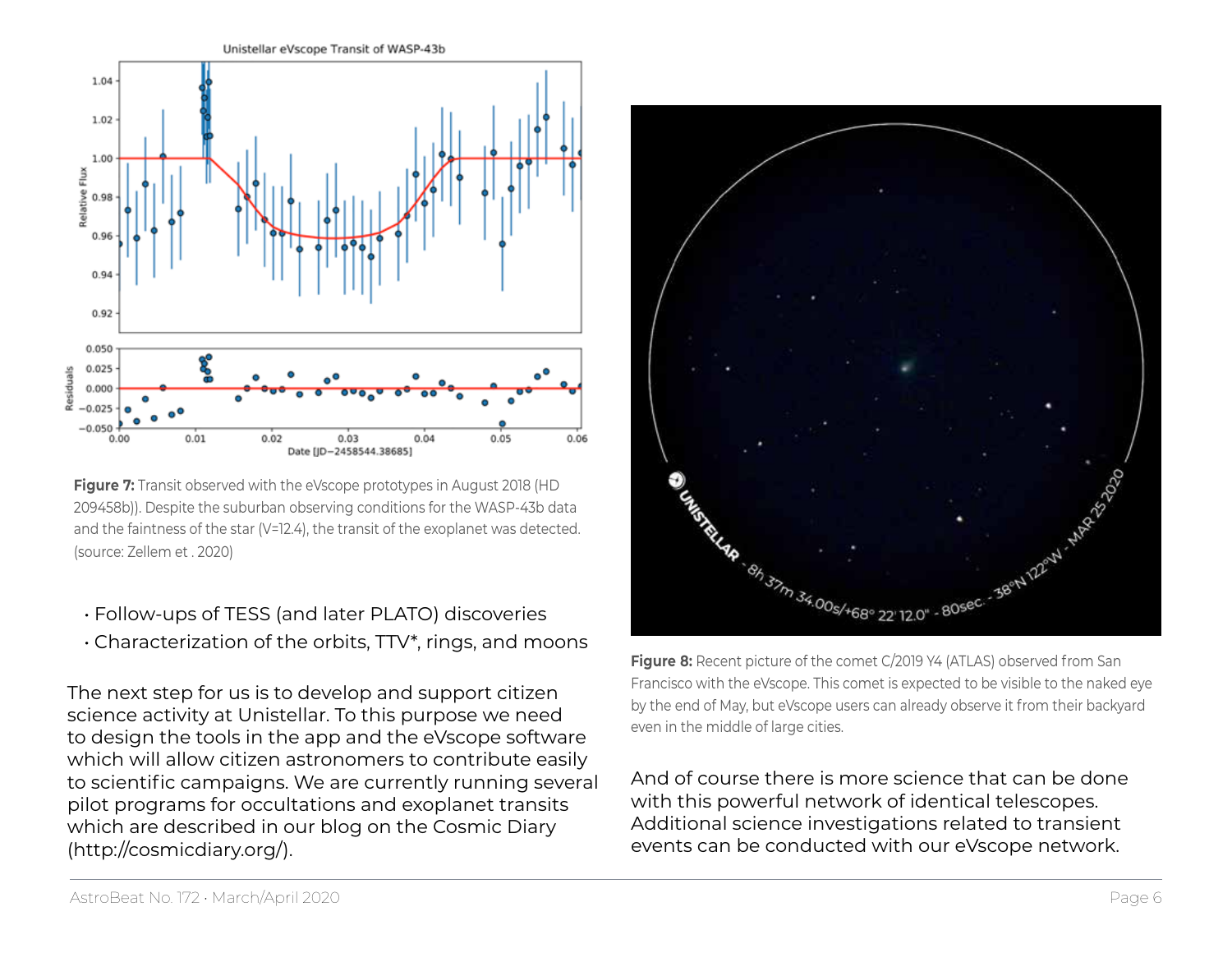They have not yet been fully tested but will be implemented in the future. Observations could include:

- Cometary activity and main-belt comets. (See Fig. 8 for a very recent example.).
- Artificial satellites and Space Situational Awareness\*.
- Localization of gravitational wave events or afterglow of Gamma-ray bursts.

As a researcher of the SETI Institute, I should also mention an exciting, but very hypothetical science case. With so many eVscopes ready to observe the sky 24/7, we could one day detect in those data the signal of a laser pulse from an extra-terrestrial civilization. This discovery would be extraordinary and tell us that indeed 'we are not alone.' It seems surreal that today from your backyard, one could achieve such a discovery. We indeed live in a wonderful time for science and technology.

### **\*Glossary**

**ARIEL:** Atmospheric Remote-sensing Infrared Exoplanet Large-survey [\(https://sci.esa.](https://sci.esa.int/web/ariel) [int/web/ariel](https://sci.esa.int/web/ariel)).

**Bayer pattern:** A Bayer-filter sensor uses a color filter array that passes red, green, and blue to selected pixel sensors. Consequently, each pixel becomes sensitive to one color. Numerical algorithms are used to generate a color image from those colored pixels.

**CMOS:** A CMOS detector is one of the types of digital image sensors. Cameras in small consumer products like webcams, cars, and doorbells use CMOS sensors, which are cheaper and more reliable.

**ESA:** European Space Agency ([https://www.esa.](https://www.esa.int/) [int/](https://www.esa.int/)).

**Euraster:** A website for Asteroidal Occultation Observers in Europe ([www.euraster.net\)](http://www.euraster.net).

**HabEx:** Habitable Exoplanet Observatory [\(https://](https://www.jpl.nasa.gov/habex/) [www.jpl.nasa.gov/habex/\)](https://www.jpl.nasa.gov/habex/).

**JPL-CNEOS:** Jet Propulsion Laboratory - Center for Near-Earth Object Studies ([https://cneos.jpl.](https://cneos.jpl.nasa.gov/) [nasa.gov/\)](https://cneos.jpl.nasa.gov/).

**JWST:** James Webb Space Telescope ([https://](https://www.jwst.nasa.gov/) [www.jwst.nasa.gov/\)](https://www.jwst.nasa.gov/).

**LUVOIR:** Large UV/Optical/IR Surveyor [\(https://](https://asd.gsfc.nasa.gov/luvoir/) [asd.gsfc.nasa.gov/luvoir/\)](https://asd.gsfc.nasa.gov/luvoir/).

**MPC:** Minor Planet Center [\(https://www.](https://www.minorplanetcenter.net/iau/mpc.html) [minorplanetcenter.net/iau/mpc.html](https://www.minorplanetcenter.net/iau/mpc.html)).

**NGC:** The New General Catalogue (NGC) of Nebulae and Clusters of Stars is a catalogue of deep-sky objects originally compiled by John Louis Emil Dreyer in 1888.

**OLED:** Organic Light-Emitting Diode is a digital technology used to display images on devices such as television screens, smartphones, and

game consoles. OLED enables a greater contrast ratio than LCDs and provides a deeper black level.

**PLATO:** PLAnetary Transits and Oscillations of stars (<https://sci.esa.int/web/plato>).

**Space Situational Awareness:** Refers to keeping track of objects in orbit and predicting where they will be at any given time [\(https://](https://www.spacefoundation.org/space_brief/space-situational-awareness/) [www.spacefoundation.org/space\\_brief/space](https://www.spacefoundation.org/space_brief/space-situational-awareness/)[situational-awareness/\)](https://www.spacefoundation.org/space_brief/space-situational-awareness/).

**TESS:** Transiting Exoplanet Survey Satellite ([https://www.nasa.gov/tess-transiting](https://www.nasa.gov/tess-transiting-exoplanet-survey-satellite)[exoplanet-survey-satellite\)](https://www.nasa.gov/tess-transiting-exoplanet-survey-satellite).

**TTV:** Transit-timing variation (TTV) is a method for detecting exoplanets by observing variations in the timing of a transit.

## **References**

Marchis et al. 2020 [https://www.sciencedirect.](https://www.sciencedirect.com/science/article/pii/S0094576519312950) [com/science/article/pii/S0094576519312950](https://www.sciencedirect.com/science/article/pii/S0094576519312950)

Marchis et al. 2019 [https://ui.adsabs.harvard.edu/](https://ui.adsabs.harvard.edu/abs/2019EPSC...13..898M/abstract) [abs/2019EPSC...13..898M/abstract](https://ui.adsabs.harvard.edu/abs/2019EPSC...13..898M/abstract)

Zellem et al. 2020 [https://arxiv.org/](https://arxiv.org/abs/2003.09046) [abs/2003.09046](https://arxiv.org/abs/2003.09046)

# **Videos**

Demonstration of the eVscope from Lowell Observatory, Tokyo, Marseille, and San Francisco [https://www.youtube.com/channel/](https://www.youtube.com/channel/UCwMBOkLSgp_DO0aYfEg9KVg) [UCwMBOkLSgp\\_DO0aYfEg9KVg](https://www.youtube.com/channel/UCwMBOkLSgp_DO0aYfEg9KVg)

The eVscope: A user-friendly telescope [https://www.youtube.com/watch?v=DoV9ux5\\_](https://www.youtube.com/watch?v=DoV9ux5_I7M&t=1s) [I7M&t=1s](https://www.youtube.com/watch?v=DoV9ux5_I7M&t=1s)